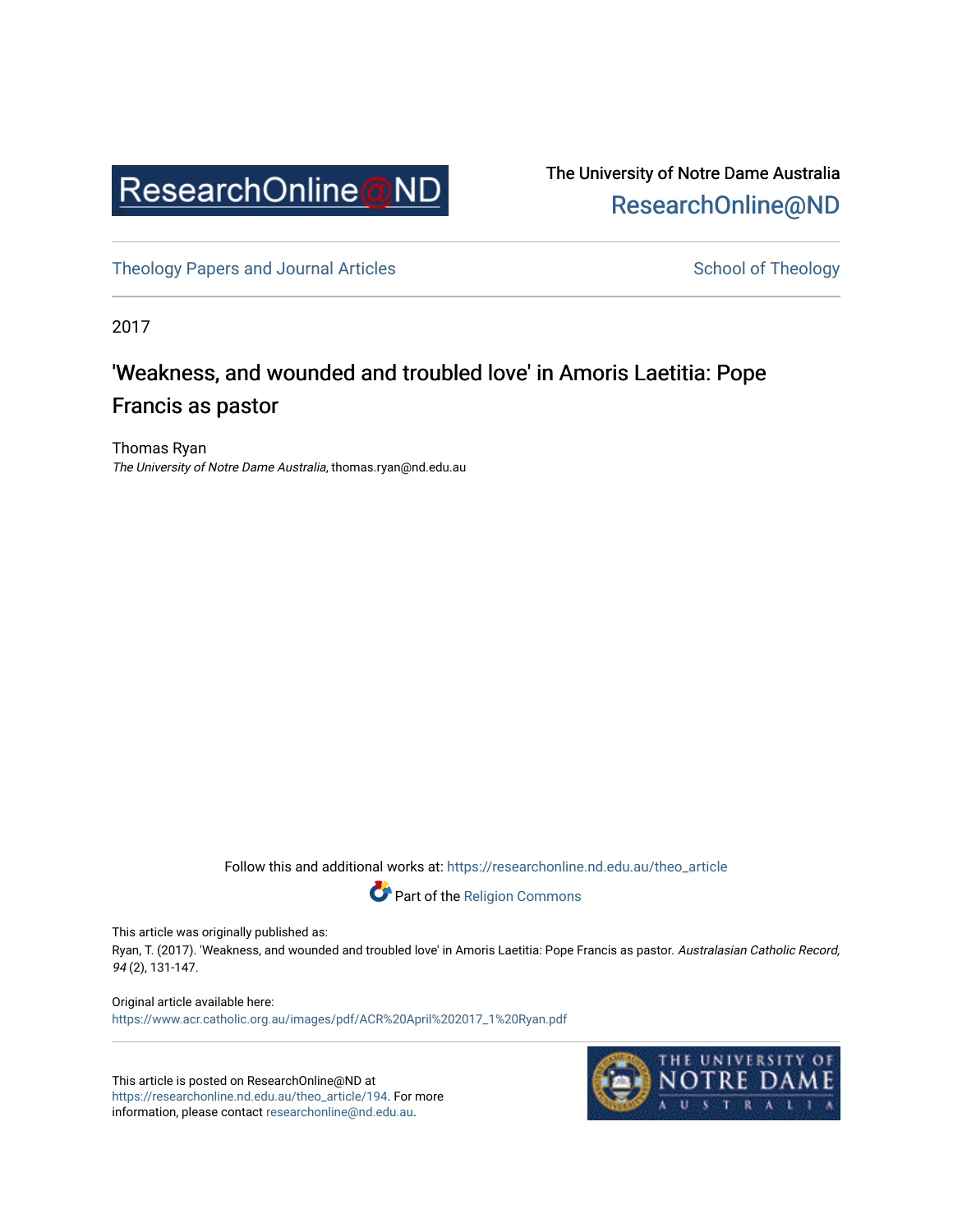This article originally published: -

Ryan, T. (2017) 'Weakness, and Wounded and Troubled Love' in Amoris Laetitia: Pope Francis as Pastor, *Australasian Catholic Record, 94*(2), 131-147.

Permission granted by the Australasian Catholic Record for use on ResearchOnline@ND.

© Australasian Catholic Record 2017.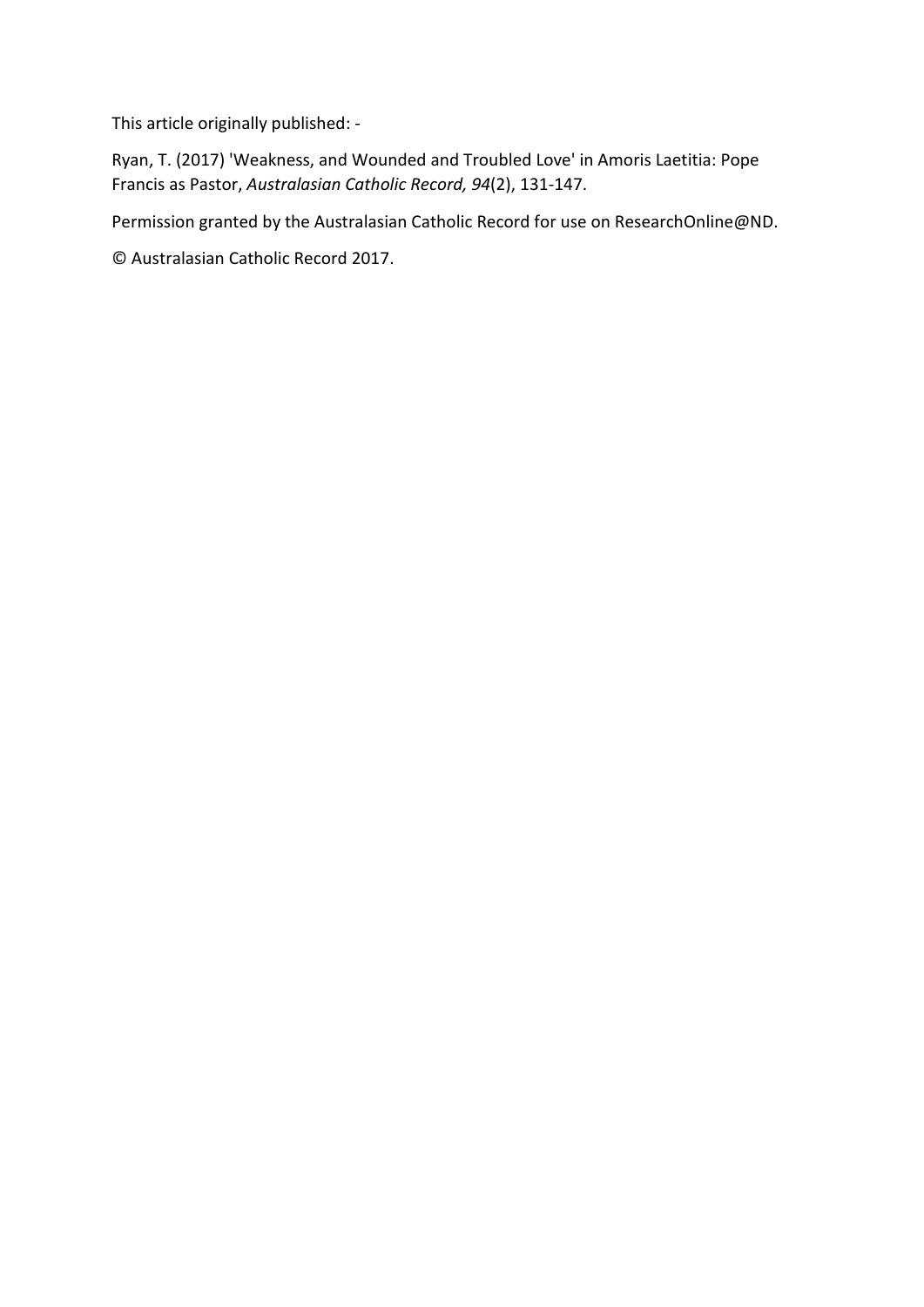# 'Weakness, and Wounded and Troubled Love' in *Amoris Laetitia*: Pope Francis as Pastor

*Tom Ryan\**

'Accompanying, Discerning and Integrating Weakness' is the 'contested' chapter 8 of Pope Francis's postsynodal allocution 'The Joy of Love' (*Amoris Laetitia*)*.* This collegial document can be approached from various perspectives, for example, in its historical and theological context; in its significance for moral theology; in its reception within local churches. <sup>1</sup> The aim here is pastoral, namely, to clarify the chapter's content and, specifically, its implications for the faithful and those engaged in pastoral ministry.

What is chapter 8's purpose? While reaffirming God's (the church's) will concerning the marriage bond, the Pope and bishops want to offer hope to those who fail in this regard, namely those 'who show signs of a wounded and troubled love'(AL, 291). <sup>2</sup> They offer a model of pastoral discernment that builds on the Year of Mercy. Concerning the church, the Pope says:

Illumined by the gaze of Jesus Christ, 'she turns with love to those who participate in her life in an incomplete manner, recognizing that the grace of God works also in their lives by giving them the courage to do

<sup>\*</sup> Tom Ryan, SM, is a Marist priest who lives in Sydney. He is an honorary fellow of the Faculty of Theology and Philosophy of the Australian Catholic University and an adjunct associate professor of the School of Philosophy and Theology of the University of Notre Dame Australia. Apart from chapters in books, he has had numerous articles published in theological journals, both national and international.

<sup>1.</sup> Gerald O'Collins, 'The Joy of Love (*Amoris Laetitia*)*:* The Papal Exhortation in Its Context', *Theological Studies* 77, no. 4 (2016): 905–21; Connor Kelly, 'The Role of the Moral Theologian in the Church: A Proposal in the Light of *Amoris Laetitia*', *Theological Studies* 77, no. 4 (2016): 922–48; James F. Keenan, 'Receiving *Amoris Laetitia*', *Theological Studies* 78, no. 1 (2017): 193–212.

<sup>2.</sup> Unless otherwise noted, numbers in parentheses in the text refer to the numbered paragraphs of *Amoris Laetitia*. Henceforth, AL.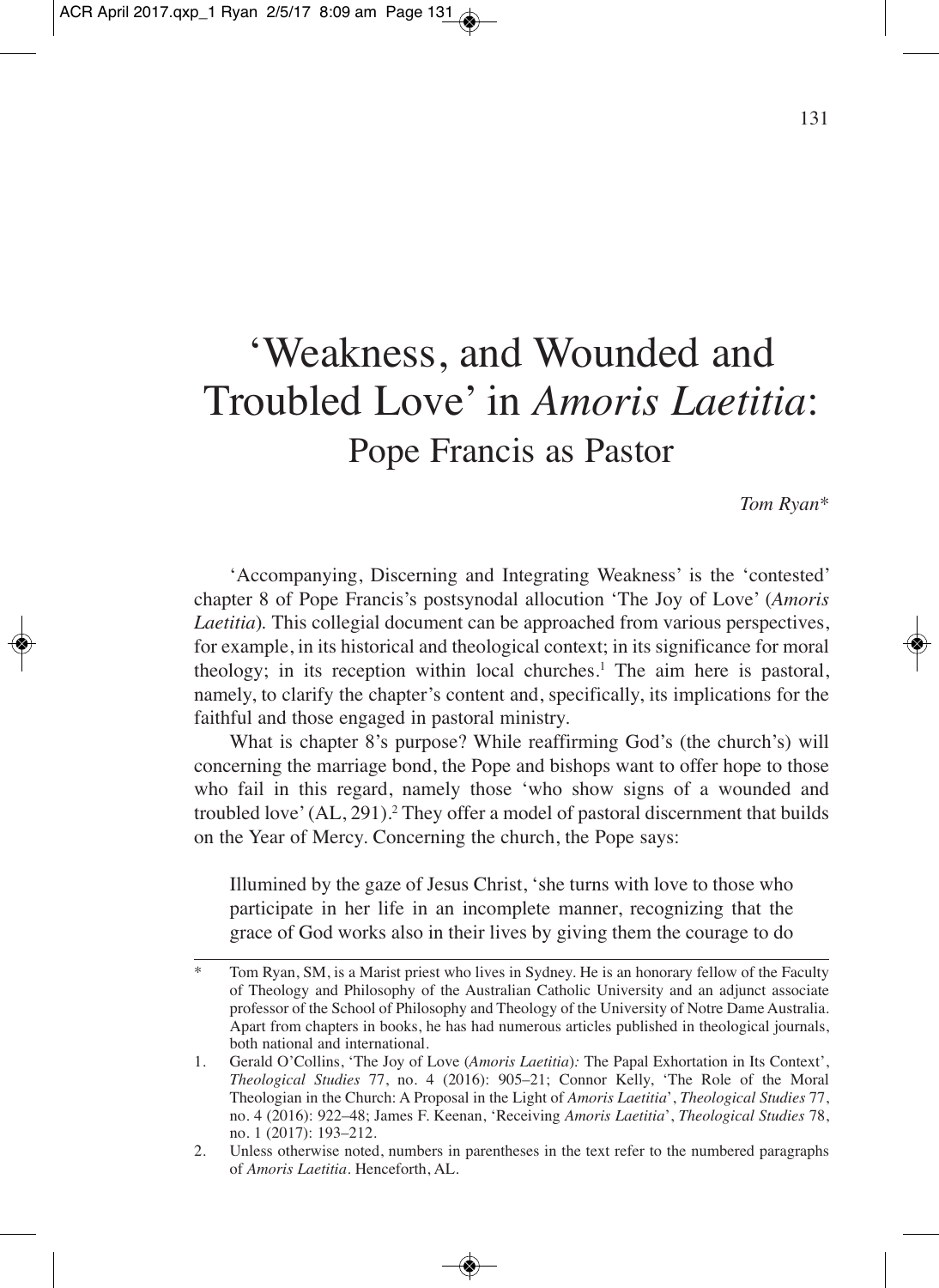good, to care for one another in love and to be of service to the community in which they live and work'. (291)

This quote sets the scene and indicates the four stages in chapter 8's structure. The first two concern the data: (1) What is happening and why? (2) How can we understand what is happening and why? The consequences follow: (3) What positive elements can be discerned in what is happening and why (as suggested above in n. 291)? (4) What are the implications for the church and, specifically, for guidance by pastors? Finally, section (5) below considers the level of authority in this teaching.

#### *1. What Is Happening and Why?*

Three 'irregular' issues are addressed concerning marriage. First, there is divorce and remarriage. This can involve a 'variety of situations'that 'should not be pigeonholed' (298). Second unions can be consolidated over time and have proven fidelity. There are situations where a second union is partly motivated to ease the suffering and confusion of the children. Here, the 'obligation to separate' is confronted by the needs of children and associated issues of justice. There are those who have made every effort to save their first marriage and were 'unjustly abandoned' and are, sometimes, 'subjectively certain in conscience that their previous and irreparably broken marriage had never been valid' (298).

Two other issues follow: the choice respectively of a civil marriage and cohabitation (293–4). These practices are 'often not motivated by prejudice or resistance to a sacramental union, but by cultural or contingent situations' (294). Cultural influences can involve a general attitude to anything institutional or definitive. They can be financial, for example, marriage is deferred until there is a steady job or income. In some countries, numerous de facto unions result not from rejection of marriage and family values, but rather from the excessive cost of the marriage given the social circumstances. Thus, 'material poverty drives people into *de facto* unions' (294).

#### *2. How Can We Understand What Is Happening and Why?*

As noted above, the Pope's overall aim is to offer a method of pastoral discernment, particularly for those in 'irregular situations' concerning marriage. In so doing, he wants to provide grounds, from the Catholic moral tradition, that justify his situating this model of pastoral discernment within the ambit of papal teaching. The second question, then, can be approached through three traditional moral principles guiding the Pope's understanding of what is happening: practical reason; mitigating factors concerning the moral act; objective disorder and subjective culpability.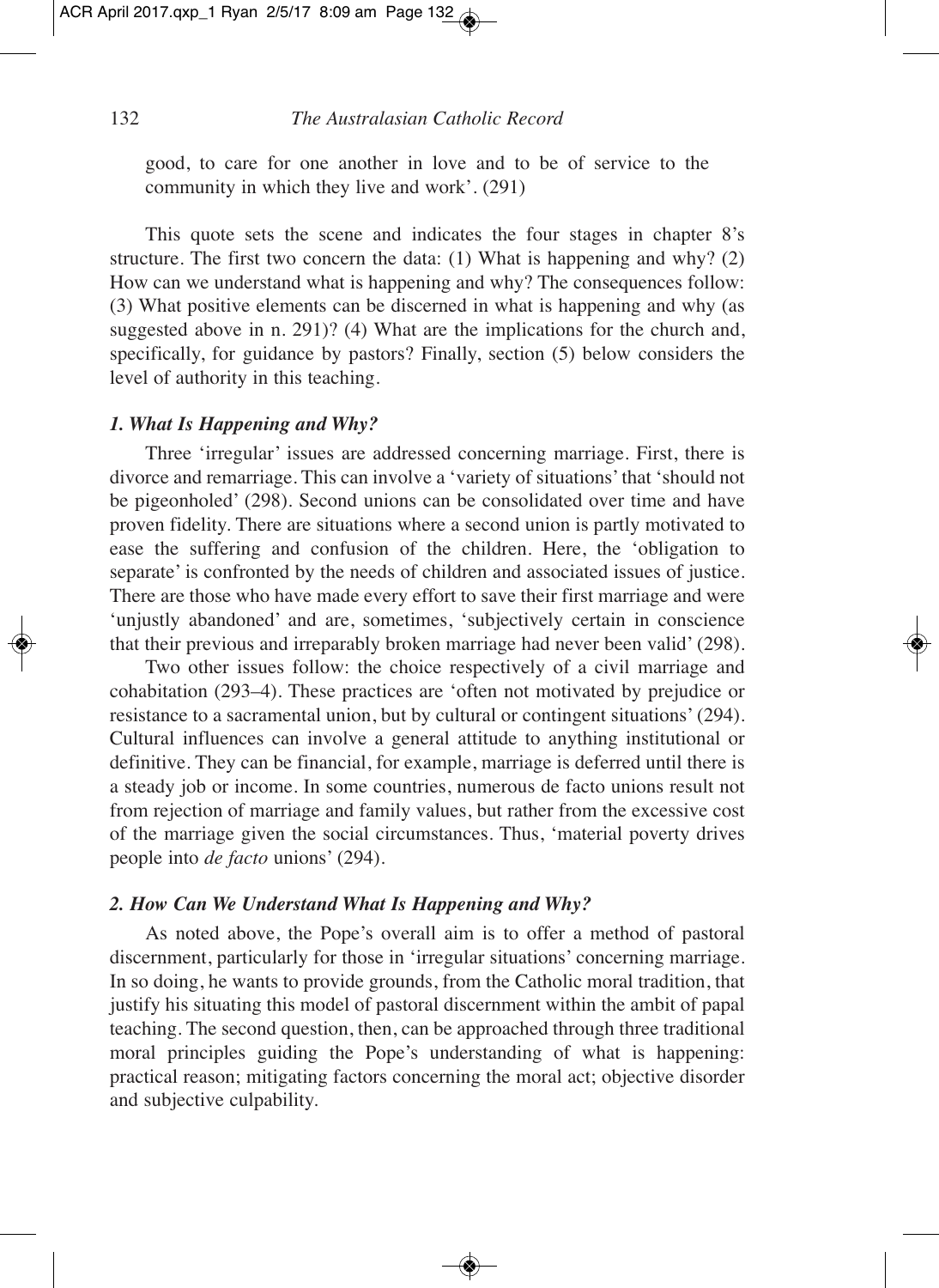#### *Principle 1*

In interpreting chapter 8 and in understanding the Pope's model of pastoral discernment, a helpful hermeneutical lens is found in Catholic moral theology's notion of *practical reason*. Pope Francis explains this term by drawing on a key statement of Thomas Aquinas concerning moral norms and moral reasoning: 'Although there is necessity in the general principles, the more we descend to matters of detail, the more frequently we encounter defects' (304).<sup>3</sup>

This observation is part of Aquinas's discussion of moral knowledge, namely, concerning 'truth or practical rectitude' in 'matters of action'. In other words, how do we know what is the right thing to do?

First, Aquinas clarifies his language. Truth can be known through 'speculative reason', namely, given the terms or the data, we can gain certain knowledge. For instance, once we understand what 'two' and 'four' mean, then 'two and two equals four' is not a matter of opinion.

Alternatively, something 'true' can be apprehended from the perspective of its goodness, as a value to be pursued or acted on, as in 'preserve human life' or 'keep promises'. This is moral knowledge, which, for Aquinas, is evaluative 'knowing', namely, an act of practical reason (*ratio practica* or *ratio affectiva*). It is knowing as 'appreciation' of something true precisely insofar as it is good, a form of affective knowledge. Further, it entails a 'personally felt appreciation for the significance of the information known' and an estimation of the value involved such 'that the person owns it in a personally significant way'. 4

But what level of certainty accompanies knowledge from 'practical reason', namely, about both moral principles and specific actions? As noted above, Aquinas speaks of 'necessity' in general principles or he says that such principles are the same for all concerning 'truth or practical rectitude' in matters of action. In other words, we can be certain about basic principles, such as 'preserve human life', or 'keep promises' (as we can with ' $2 + 2 = 4$ '). These may extend to more specific situations, for instance, concerning the beginning and end of life: 'the intentional and deliberate direct taking of innocent human life is always wrong'.

Moral truth in human experience, then, involves the ideal (principles, norms) and the existential. Human moral life is ultimately about specific behaviour. Whatever the moral area (life, promises, etc.), it comes down to 'what is the right thing to do in this situation?'

<sup>3.</sup> 'Although there is necessity in the general principles, the more we descend to matters of detail, the more frequently we encounter defects … In matters of action, truth or practical rectitude is not the same for all, as to matters of detail, but only as to the general principles; and where there is the same rectitude in matters of detail, it is not equally known to all … The principle will be found to fail, according as we descend further into detail.' *Summa Theologiae*, I-II, q.94, a.4.

<sup>4.</sup> Timothy E. O'Connell, *Making Disciples: A Handbook of Christian Moral Formation* (New York: Crossroad, 1998), 70.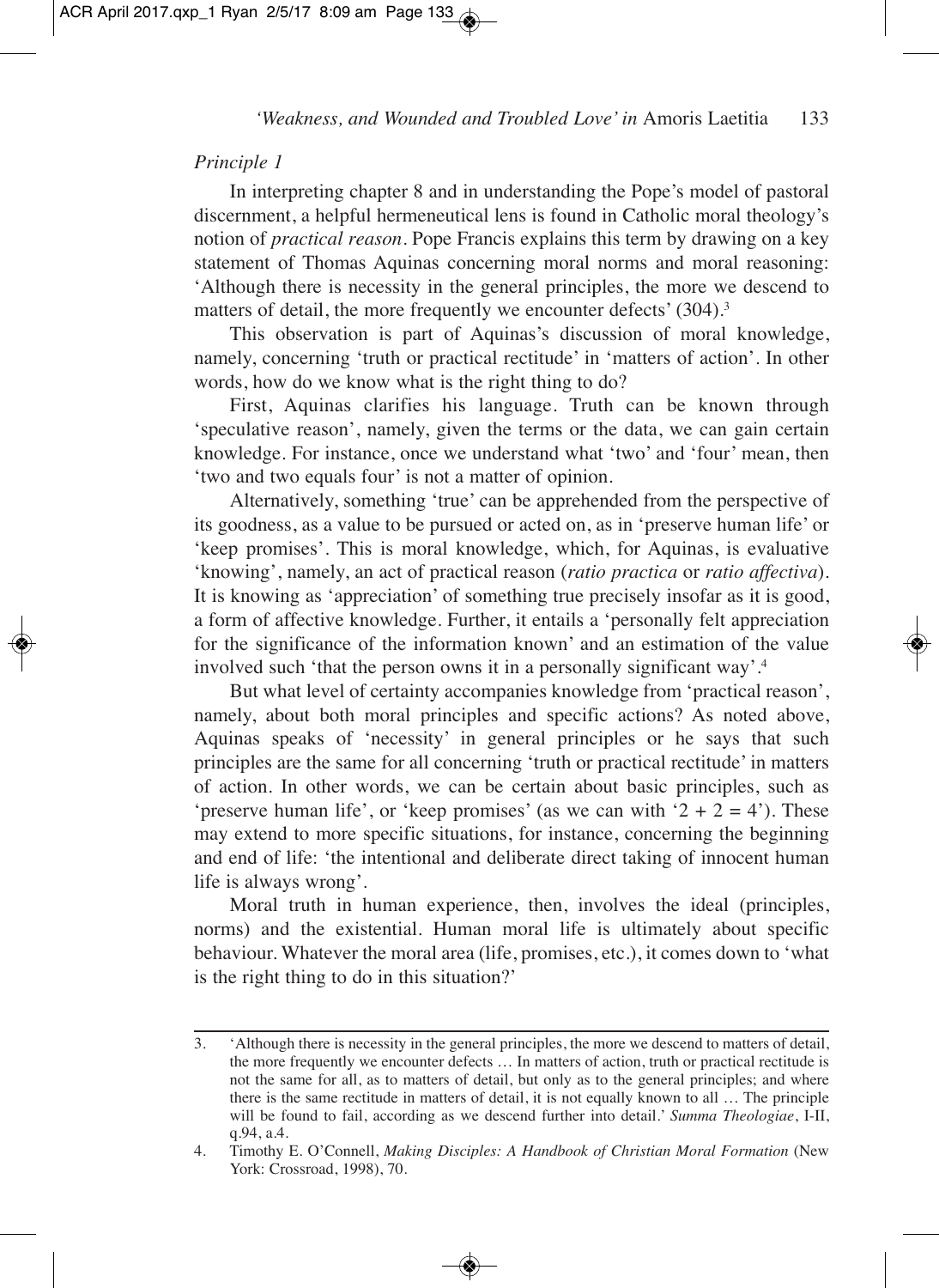In other words, actual life situations entail so many variables ('the more we descend to matters of detail, the more frequently we encounter defects') that we cannot formulate an absolutely certain moral rule that applies for everyone in all situations. We gather all the facts, evaluate the situation in the light of the principles of Christian life, take counsel, learn from the church's wisdom and make a judgment—'in this situation, this is the right (correct) thing to do'. This is practical reason working through the virtue of prudence.

In this, the best we can achieve is 'moral certainty'. While not absolute, it is sufficient for moral action in that there is no reasonably grounded fear of being wrong. Later, with further information, I may not make the same decision. Yet I cannot be deemed to be 'at fault' for doing my best at the time, with whatever knowledge and resources were available. Again, since it is a moral judgment made in a specific context and circumstances, it cannot be made into a general moral 'norm' or 'rule' for everyone.

These two paragraphs above encapsulate the Pope's position. <sup>5</sup> The Pope's use of Aquinas provides the needed background to our next consideration.

#### *Principle 2*

This traditional principle concerns *mitigating factors* that can diminish, even nullify, moral imputability and responsibility for an action (302, citing the *Catechism of the Catholic Church*)*.* It includes factors influencing knowledge and freedom (e.g., ignorance, habit, fear, duress, conditions of anxiety, and other psychological or social factors). Of particular relevance here is invincible ignorance or error.

The salvific standing of the commitment to follow conscience in the sincere search for the true and good is acknowledged in Vatican II documents. <sup>6</sup> The council also explicitly recognised that 'conscience frequently errs from invincible ignorance without losing its dignity'. <sup>7</sup> Later, John Paul II further specified that conscience maintains its dignity because:

even when it directs us to act in a way not in conformity with the objective moral order, it continues to speak in the name of that *truth about the good* which the subject is called *to seek sincerely*. 8

Here, the person acts 'in good faith'. We will say more on 'other factors' later.

<sup>5.</sup> 'It is true that general rules set forth a good which can never be disregarded or neglected, but in their formulation they cannot provide absolutely for all particular situations. At the same time, it must be said that, precisely for that reason, what is part of a practical discernment in particular circumstances cannot be elevated to the level of a rule. That would not only lead to an intolerable casuistry, but would endanger the very values which must be preserved with special care.' AL, 304.

<sup>6.</sup> See *Lumen Gentium* 16 and *Gaudium et Spes* 22.

<sup>7.</sup> *Gaudium et Spes* 16, cited in John Paul II, *Veritatis Splendor* (Homebush, NSW: St Paul, 1993), 62. Henceforth VS.

<sup>8.</sup> VS 62, my emphasis.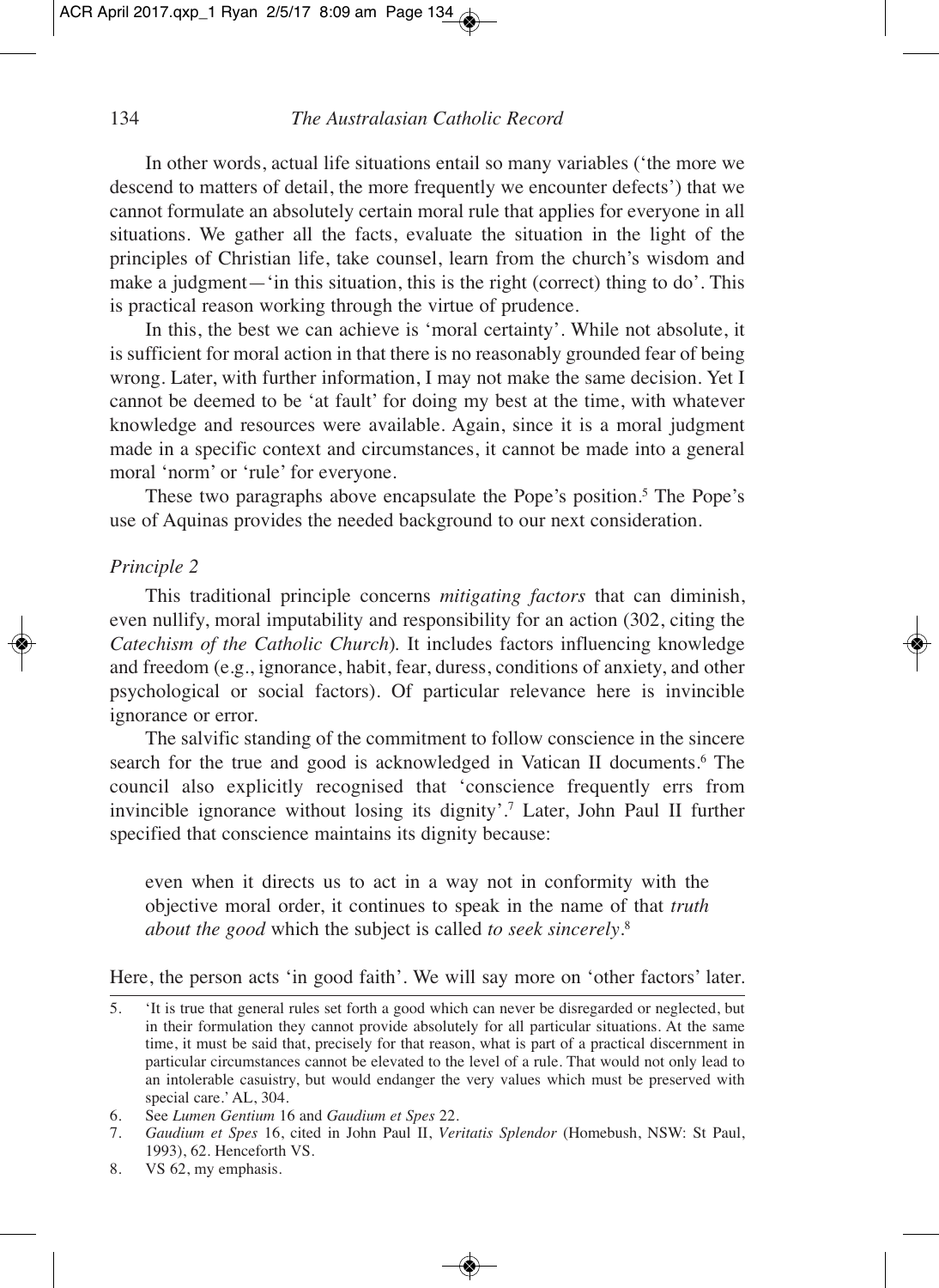This brings us to our third principle.

#### *Principle 3*

In considering the issue of *objectively disordered acts* and *subjective culpability*, 'maintains its dignity' is a key phrase. It encapsulates how a person is not blameworthy when he or she is honestly mistaken in his or her assessment of what is right or wrong. Importantly, a person's will is directed towards 'sincerely'seeking the truth because it is pointed towards, and acting in the light of, what is good. There is a consistent and genuine desire to do what is right and lead a good life.

In other words, the action in this specific instance may be 'wrong' but he or she is not at fault or 'guilty' subjectively' (contravened conscience). Hence, in Christian terms, he or she has not broken his or her relationship with God, namely, 'sinned'. He or she remains, as traditionally expressed, in the 'state of grace'. As the allocution explains, 'a negative judgment about an objective situation does not imply a judgment about the imputability or culpability of the person involved' (302). 9

Francis develops further John Paul II's compressed summary: the relationship between (a) the subjective and objective and (b) being good and acting rightly in the moral life. These guide our further discussion.

#### *How Are These Three Principles Applied in This Chapter?*

After discussing the cultural, social and financial influences on the choice of cohabitation or a civil union, Pope Francis notes that all these 'irregular' situations require a 'constructive response seeking to transform them into opportunities that can lead to the full reality of marriage and the family in conformity with the Gospel' (294).

He starts with John Paul II on the law of gradualness, in which the human being 'knows, loves and accomplishes the moral good in different stages of growth'. <sup>10</sup> This entails times when subjects 'are not in a position to *understand, appreciate* or *fully carry out* the objective demands of the law' (295, my italics).

In the light of the three principles noted above, the wording here (and in 301 below) is instructive. Subjective guilt can be influenced by defects in understanding or performance but especially in appreciation, namely, the evaluative (moral) knowledge of practical reason.

Second, the Pope explicitly mentions cultural, social and economic factors that inform attitudes to divorce, marriage and cohabitation—situations of those 'not in the position etc.' noted above. For instance, Roman Rota jurisprudence is

<sup>9.</sup> Interestingly, the source cited here is Pontifical Council for Legislative Texts, *Declaration concerning the Admission to Holy Communion of Faithful Who Are Divorced and Remarried* (24 June 2000), 2.

<sup>10.</sup> *Familiaris Consortio* 34.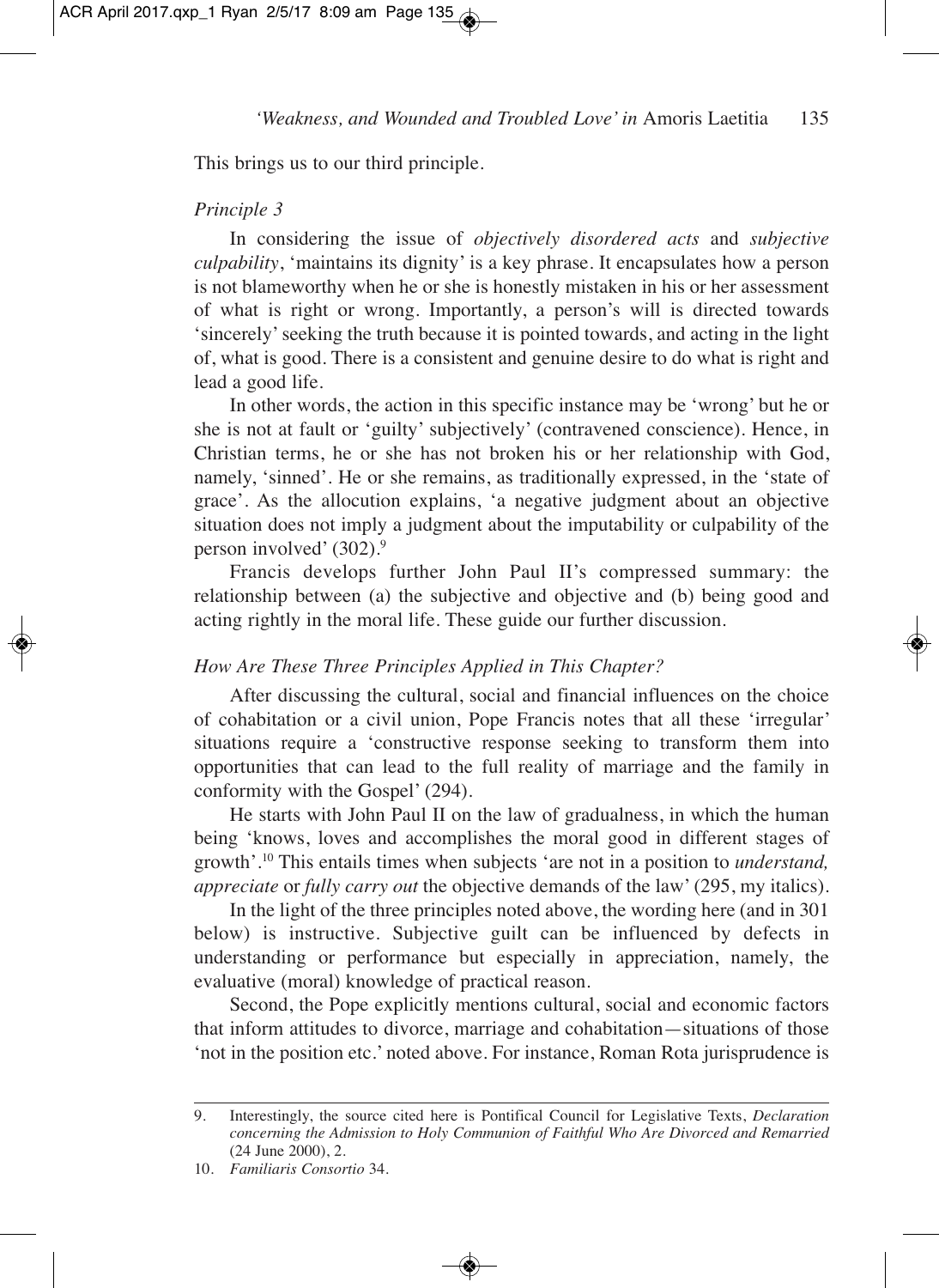almost unanimous in the view that, in contemporary Western culture, error about the permanence of marriage is deeply engrained.<sup>11</sup>

We have here pressures (social, cultural, familial, personal, economic) that can diminish, even remove, freedom, hence subjective guilt. Alternatively, a person could be so inured through the influence of cultural and social factors that he or she acts from 'invincible ignorance (or error)'. An individual may see nothing wrong in what he or she is doing. Or he or she may know what marriage involves speculatively but not at the level of a personally interiorised value. Or he or she may be caught between the ideal of marriage and the pressures of his or her context or culture.

Again, we cannot disregard the wider question addressed by Rahner, namely, of those who have never been *existentially* confronted by the gospel, including a large number of baptised Christians. <sup>12</sup> If they have never made an adult decision about Christ, how does that influence their appreciation of the gospel ideal of marriage?

These are instances of a conscience that is honestly mistaken (acting in 'good faith') or of a choice influenced by one of the 'mitigating factors' noted above. On both scores, it could well involve fault/blame that is diminished or even removed. Consistent with these traditional principles we must be very wary of identifying the fact of objective disorder with personal culpability and of using phrases involving 'mortal sin'. The pastoral implications of such situations in relation to the church's sacramental life have been addressed in earlier documents from Roman congregations (to be discussed later). 13

The Pope proceeds to the third aspect, namely, the nature of moral certainty in these specific situations of 'weakness or imperfection' (304). Charity reinforces the need to 'avoid judgements which do not take into account the complexity of various situations' (296).

In dealing with a 'solid body of reflection concerning mitigating factors and situations' the Pope encapsulates the three principles already discussed. I highlight the relevant phrases concerning evaluative knowledge and freedom:

Hence it is can no longer simply be said that all those in any 'irregular' situation are living in a state of mortal sin and are deprived of sanctifying grace. More is involved here than mere ignorance of the rule. A subject may *know full well the rule, yet have great difficulty in understanding 'its inherent values',* or be in a *concrete situation which does not allow him or her to act differently and decide otherwise*

<sup>11.</sup> Anthony Malone, 'Cultural Change and Marital Jurisprudence', *The Canonist: Journal of the Canon Law Society of Australia and New Zealand* 1, no. 1 (2010): 16–26, at 21.

<sup>12.</sup> See Karl Rahner, 'Christianity and the Non-Christian Religions', in *Theological Investigations* 5, trans. K.-H. Kruger (1961; London: Darton, Longman and Todd, 1966): 115–34.

<sup>13.</sup> See note 9 above.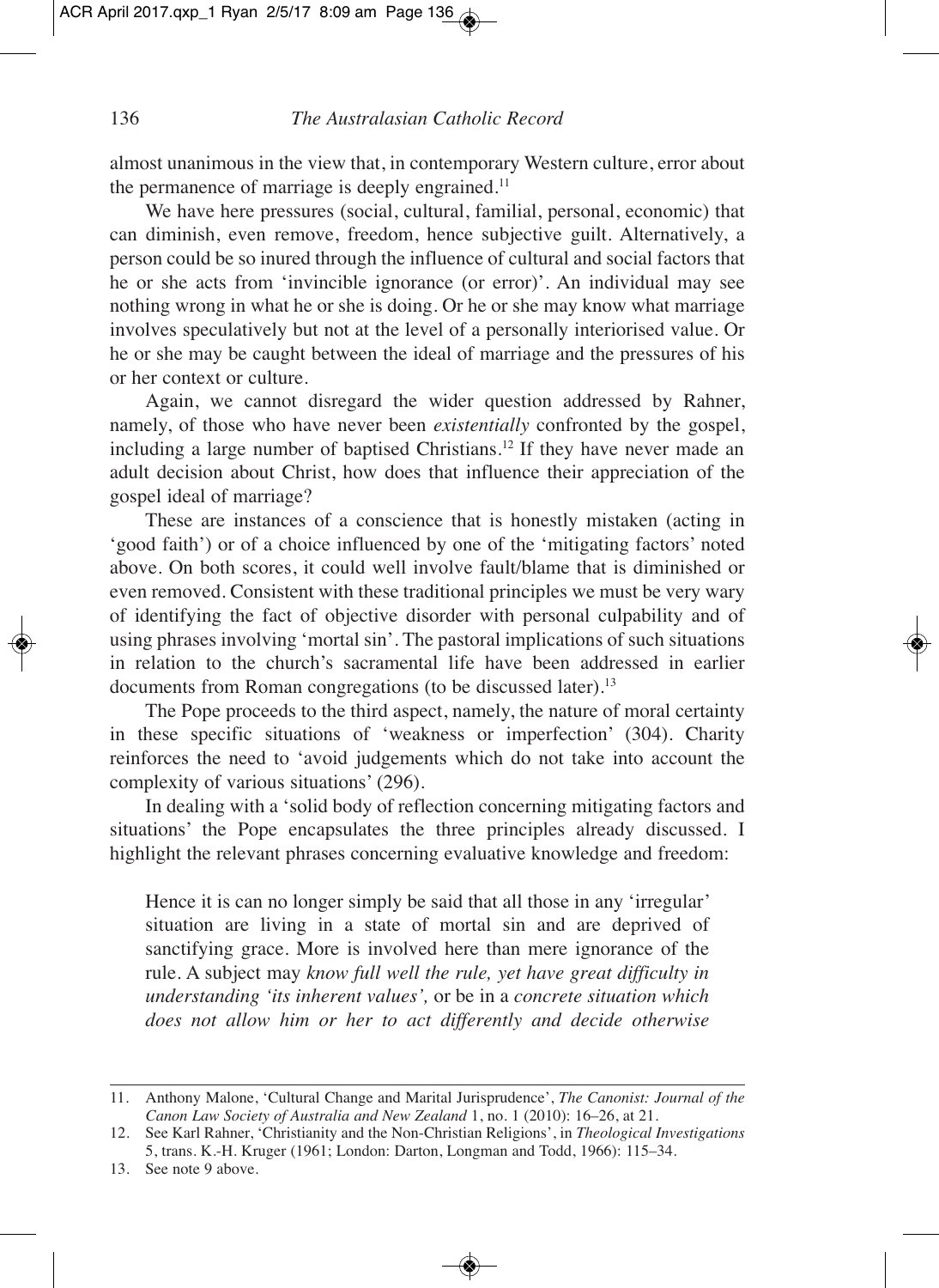ACR April 2017.qxp\_1 Ryan 2/5/17 8:09 am Page 137

*'Weakness, and Wounded and Troubled Love'in* Amoris Laetitia 137

*without further sin*. As the Synod Fathers put it, *'factors may exist which limit the ability to make a decision'.*  $(301)^{14}$ 

Our deliberations so far have demonstrated that, at the very least, a person may be in an irregular situation but one where subjective fault is diminished, even non-existent, given the variables at work in a person's knowledge and freedom. From well-founded reasons within the moral tradition, we cannot judge the state of a person's conscience or personal relationship with God. For Pope Francis, it is ultimately about the mystery of the human person: 'Who am I to judge how the person stands in the mystery of their ongoing relationship with God?'<sup>15</sup> This brings us to the next phase.

## *3. What Positive Elements Can Be Discerned in What Is Happening and Why?*

If, for various reasons, people are acting with diminished or no culpability, how do we interpret positive elements within these 'disordered' relationships?

At the start of chapter 8, Pope Francis sets the pace in speaking of those who participate in the church's life:

in an incomplete manner, recognizing that the grace of God works also in their lives by giving them the courage to do good, to care for one another in love and to be of service to the community in which they live and work. (291)

Again, it is difficult to deny the presence of God's grace and love in a second union that has been:

consolidated over time, with new children, proven fidelity, generous self- giving, Christian commitment, a consciousness of its irregularity and of the great difficulty of going back without feeling in conscience that one would fall into new sins. (298)

Further, towards civil marriages or cohabitation influenced by cultural, social and financial factors rather than 'prejudice or resistance to a sacramental union', respect 'can also be shown for those signs of love which in some way reflect God's own love' (294). They can also be relationships that, with the support of pastoral care, can lead to the sacrament of marriage:

<sup>14.</sup> Again, what I have outlined above is relevant to the *dubia* of the four cardinals. A key element in any reply is the distinction between 'intrinsic evil' considered as either 'formal sin' (grave matter, full knowledge, and adequate freedom of consent) or 'material sin' (grave matter with defective knowledge and/or freedom).

<sup>15.</sup> Pope Francis, interview by Antonio Spadaro, *America*, 13 September 2013, cited in John Thornhill, *On the Way with Pope Francis: Our Destination; A Renewed Church* (Strathfield, NSW: St Pauls, 2014), 45.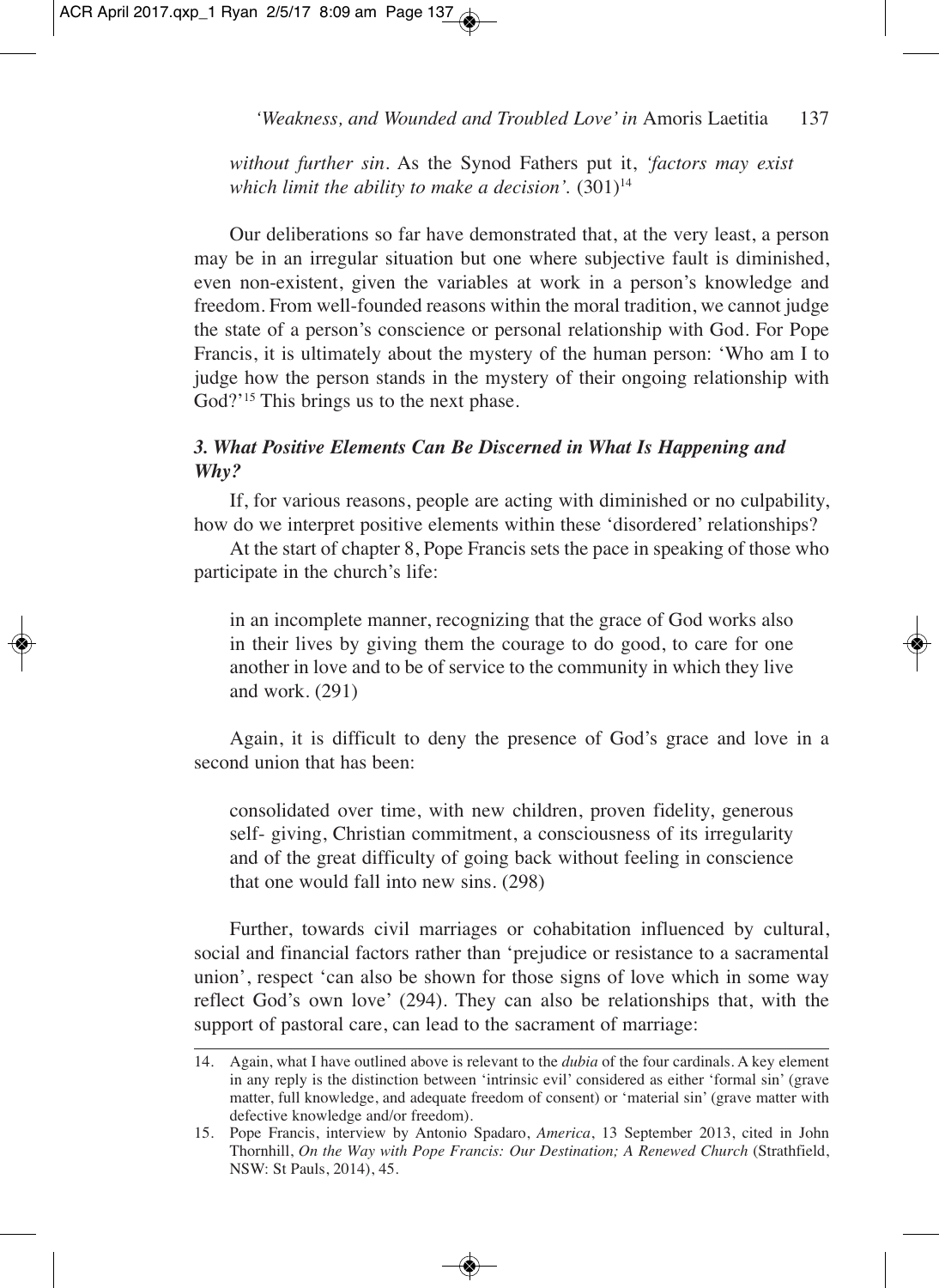when such unions attain a particular stability, legally recognized, are characterized by deep affection and responsibility for their offspring and demonstrate and ability to overcome trials. (293)

The Pope is implying that, existentially, such signs of God's grace do not appear to be compatible with people who are conscious of being in a state of grave 'sin', namely, by having closed the door on a relationship with God. 16 Further, following the law of gradualness, there must be trust in the 'pedagogy of grace' and in the Holy Spirit helping couples to reach 'the fullness of God's plan for them'. Hence, all these situations:

require a constructive response seeking to transform them into opportunities that can lead to the full reality of marriage and family in conformity with the Gospel. These couples need to be welcomed and guided patiently and discreetly. (294)

This positive approach to 'irregular' unions, grounded in the adequate understanding of personal responsibility and subjective guilt, is arguably something new in a papal document. It is explicitly stated that:

Because of forms of conditioning and mitigating factors, it is possible that in an objective situation of sin—which may not be subjectively culpable, or fully such—*a person can be living in God's grace, can love and can also grow in the life of grace and charity,* while receiving the Church's help to this end. (305, my italics)

Overall, the Pope's positive appreciation of the fruits of grace present in 'irregular' situations has solid theological underpinnings. It also suggests another retrieval within the Catholic moral theological tradition—our next concern.

If a person acts 'in good faith' (is honestly mistaken), or his or her action, while objectively wrong, is influenced by mitigating factors that lessen or remove guilt, is he or she just 'excused' so that the action, even the resulting situation, is morally 'neutral' at the subjective level?

In response to this, some manualist theologians (e.g., Merkelbach, Noldin) continued the tradition from St Alphonsus. The person acting out of love when committing error (or a disordered act 'in good faith') is not just 'excused' but is good and the act itself is meritorious because it is directed towards a good end. 17

<sup>16.</sup> It is interesting to check for any positive correlation between these 'signs' and those suggested by Aquinas in reply to the question whether a person can know he or she has grace, in *Summa Theologiae* I-II, q.112, a.5.

<sup>17.</sup> See James F. Keenan, *Moral Wisdom: Lessons and Texts from the Catholic Tradition* (Lanham, MD: Sheed and Ward: 2004), 39, 45.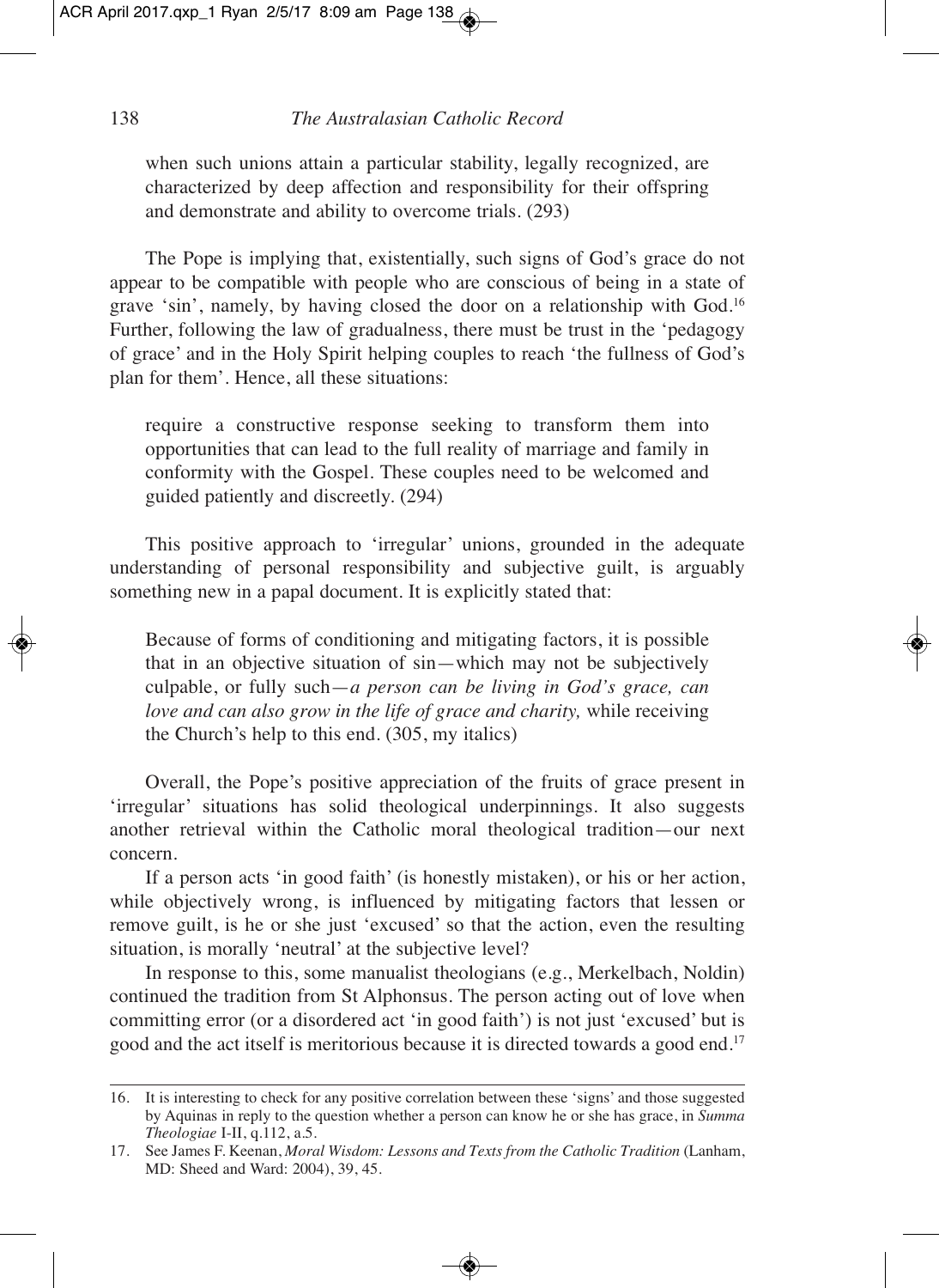ACR April 2017.qxp\_1 Ryan 2/5/17 8:09 am Page 139

*'Weakness, and Wounded and Troubled Love'in* Amoris Laetitia 139

Pope Francis is consistent with these theologians in saying above that such '*a person can be living in God's grace*'.

#### *Centrepiece of the Chapter*

The various elements of chapter 8 converge at paragraph 303. Given all the factors influencing situations that 'do not objectively embody our understanding of marriage', there is a need 'for individual conscience to be better incorporated into the Church's praxis'. Every effort is needed to foster development of 'an enlightened conscience' and encourage 'an ever greater trust in God's grace', assisted by the responsible and serious discernment of one's pastor. This is consonant with John Paul II's observation that the church 'puts herself always and only at the *service of conscience* … helping it not to swerve from the truth about the good of man [*sic*] … to attain the truth with certainty and to abide in it'. <sup>18</sup> Or, as Klaus Demmer remarked, 'the ultimate goal of moral instruction is to form an adult conscience'. 19

The next few sentences in paragraph 303 are, arguably, a landmark in this sort of document, particularly in its more expansive view of the function of conscience. They offer a more detailed account of the 'pedagogy of grace' and of the Holy Spirit helping couples (and individuals) to reach 'the fullness of God's plan for them'.

The Pope first suggests that we must advance beyond a 'minimalist' view of conscience that judges actions either prior to or after the fact:

Yet conscience can do more than recognize that a given situation does not correspond objectively to the overall demands of the Gospel.

Here, Kelly suggests the sentence could even suggest the workings of a guilty conscience, a well-established aspect of conscience. <sup>20</sup> A 'greater trust in God's grace' will enhance the role of conscience such that it can discern, within the context of the real situation, possibilities for moral growth and the integration of 'weakness'. Conscience:

can also recognize with sincerity and honesty what for now is the most generous response which can be given to God.

Further, conscience's 'trust in God' brings the sense of reassurance that God does not ask or push us beyond our capacity, in that no-one is bound to the impossible. At the same time, it is future- and growth-oriented. It is open to the

<sup>18.</sup> VS 64.

<sup>19.</sup> Klaus Demmer, *Shaping the Moral Life: An Approach to Moral Theology* (Washington, DC: Georgetown University Press, 2000), 22.

<sup>20.</sup> When conscience 'recognizes, ex post facto, a disconnect between one's action and the proper moral order'. Kelly, 'The Role of the Moral Theologian', 927.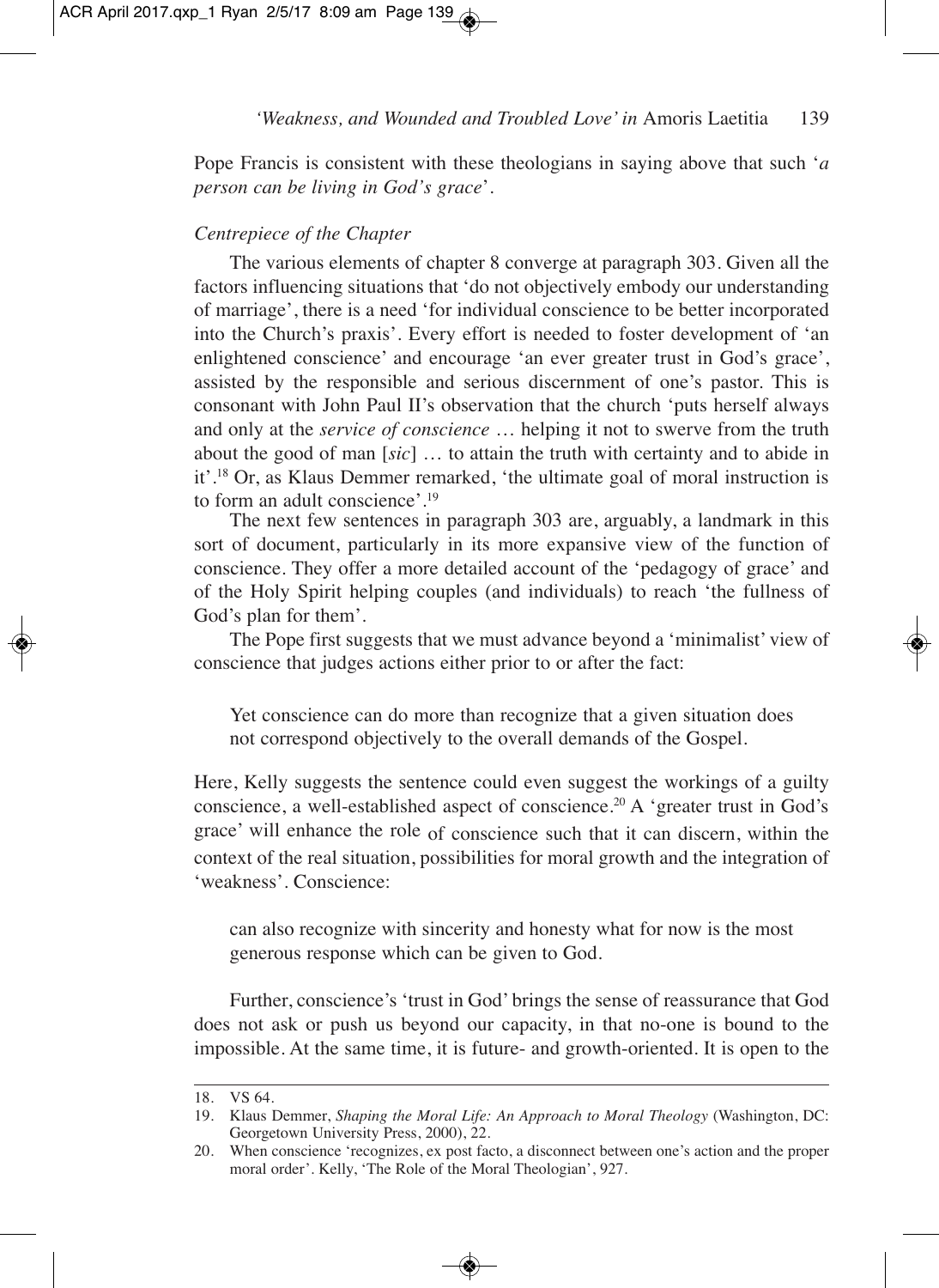ACR April 2017.qxp\_1 Ryan 2/5/17 8:09 am Page 140

#### 140 *The Australasian Catholic Record*

divine grace whereby the truth is fully realised and in accord with the person's search for what is good. Hence, through one's conscience, a person can:

come to see with a certain moral security that it is what God himself is asking amid the concrete complexity of one's limits, while yet not fully the objective ideal. In any event, let us recall that this discernment is dynamic; it must remain ever open to new stages of growth and to new decisions which can enable the ideal to be more fully realized.

Paragraph 303 offers a wider context for the moral psychology associated with practical reason, natural law and prudence that guides the three principles explained above. First, it reflects the blending of the virtue ethics of Aquinas with the Ignatian tradition of the discernment of conscience. Second, the Pope's overall approach is framed within a personalist and relational anthropology that involves the whole person and moral action. The central dynamic is interpersonal, namely, that of invitation and response such that 'in every situation, when dealing with those who have difficulties in living God's law to the full, the invitation to pursue the *via caritatis* must be clearly heard' (306). 21 Third, it is developmental (see John Paul II above) in that each human being 'advances gradually with the progressive integration of the gifts of God and the demands of God's definitive and absolute love in his or her entire personal and social life' (295).

Francis later makes a significant point:

Discernment must help to find possible ways of responding to God and growing in the midst of limits. By thinking that everything is black and white, we sometimes close off the way of grace and of growth, and discourage paths of sanctification which give glory to God. Let us remember that 'a small step, in the midst of great human limitations, can be more pleasing to God than a life which appears outwardly in order, but moves through the day without confronting great difficulties.' The practical pastoral care of ministers and of communities must not fail to embrace this reality. (305)

This paragraph highlights another dimension. It offers a realism both about the limited, conditioned and complicated nature of our lives and about weakness, failure and the fragmentary quality of moral progress. Implicitly recognised is 'the theology of the imperfect response'in which 'real life asks of us not the best possible, but the best we can, given the situation and the (realistic) alternatives available'. <sup>22</sup> Even in a 'disordered situation', because of the orientation of a

<sup>21.</sup> 'This description of conscience also sounds like the famous claim of *Gaudium et Spes* 16 that conscience is "the most secret core and sanctuary of a man … [where] he is alone with God, Whose voice echoes in his depths.' Kelly, 'The Role of the Moral Theologian', 927.

<sup>22.</sup> Philip Malone, 'From *Gaudium et Spes* to *Evangelii Gaudium:* From Proclamation to Pastoral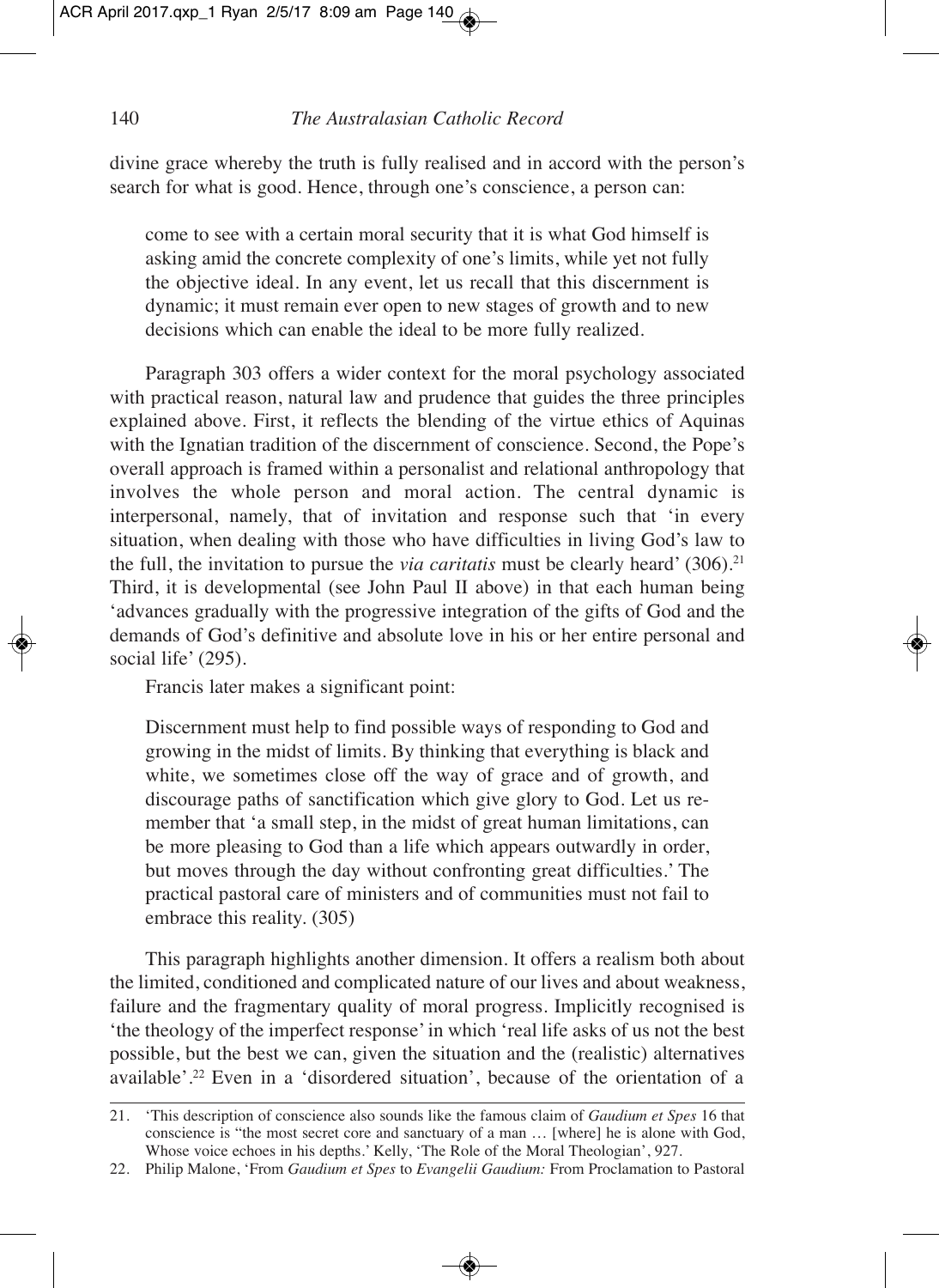person's will, namely, as centred on and animated by love (from God, of God and of our neighbour), as noted above, *a person can be living in God's grace, can love and can also grow in the life of grace and charity.*

The final sentence of paragraph 305, at the end of the excerpt above, leads to the next consideration, about consequences concerning those in 'irregular' situations of marriage.

## *4. What Are the Implications for the Church and, Specifically, for Guidance by Pastors?*

Pope Francis openly acknowledges those who 'prefer a more rigorous pastoral care that leaves no room for confusion'(308). However, he believes that Jesus 'wants a Church attentive to the goodness which the Holy Spirit sows in the midst of human weakness, a Mother who, while clearly expressing her objective teaching, "always does what good she can, even if in the process, her shoes get soiled by the mud of the street"' (308).

In the various situations affecting families and marriage, 'the Church is commissioned to proclaim the mercy of God' (309). Mercy is not only 'the working of the Father; it becomes a criterion for knowing who his true children are'(310). The Pope returns to moral theology, whose concerns should be for the integrity 'of the Church's moral teaching' but also to 'emphasize and encourage the highest and most central values of the Gospel, particular the primary of charity'. We should always consider inadequate 'any theological conception which in the end puts in doubt the omnipotence of God and, especially, his mercy' (311). One of the distinctive marks of Jesus' lifestyle and a sign of the breaking in of God's reign is that he shared his meals with the broken, outcasts and sinners. 23

How can the church reach out to help each person 'find his or her proper way of participating in the ecclesial community' and experience the touch of 'gratuitous mercy'(297)? Francis's catch cry from *Evangelii Gaudium* is repeated here: 'Time is greater than space' (3, 261). The moral life is not intelligible simply by isolating a moment in space (in a particular objective action), but only over the lifetime of a moral subject, namely, in its fundamental direction. God is patient enough to allow time to do its work rather than to be feverishly concerned with people's lives as tidy spaces and well-groomed gardens—captured in the parable of the wheat and the weeds, a key metaphor for Pope Francis.

Concerning the issue of ecclesial 'participation', the Pope is not blind to those who may take a defiant stand that, in principle, can separate them from the community: one who 'flaunts an objective sin as if it were part of the Christian ideal, or wants to impose something other than what the Church teaches' (297).

Response', *Compass* 50, no. 1 (Autumn 2016): 3–5, at 4.

<sup>23.</sup> See Francis J. Moloney, *A Body Broken for a Broken People* (Burwood, VIC: Collins Dove, 1990): 128–9.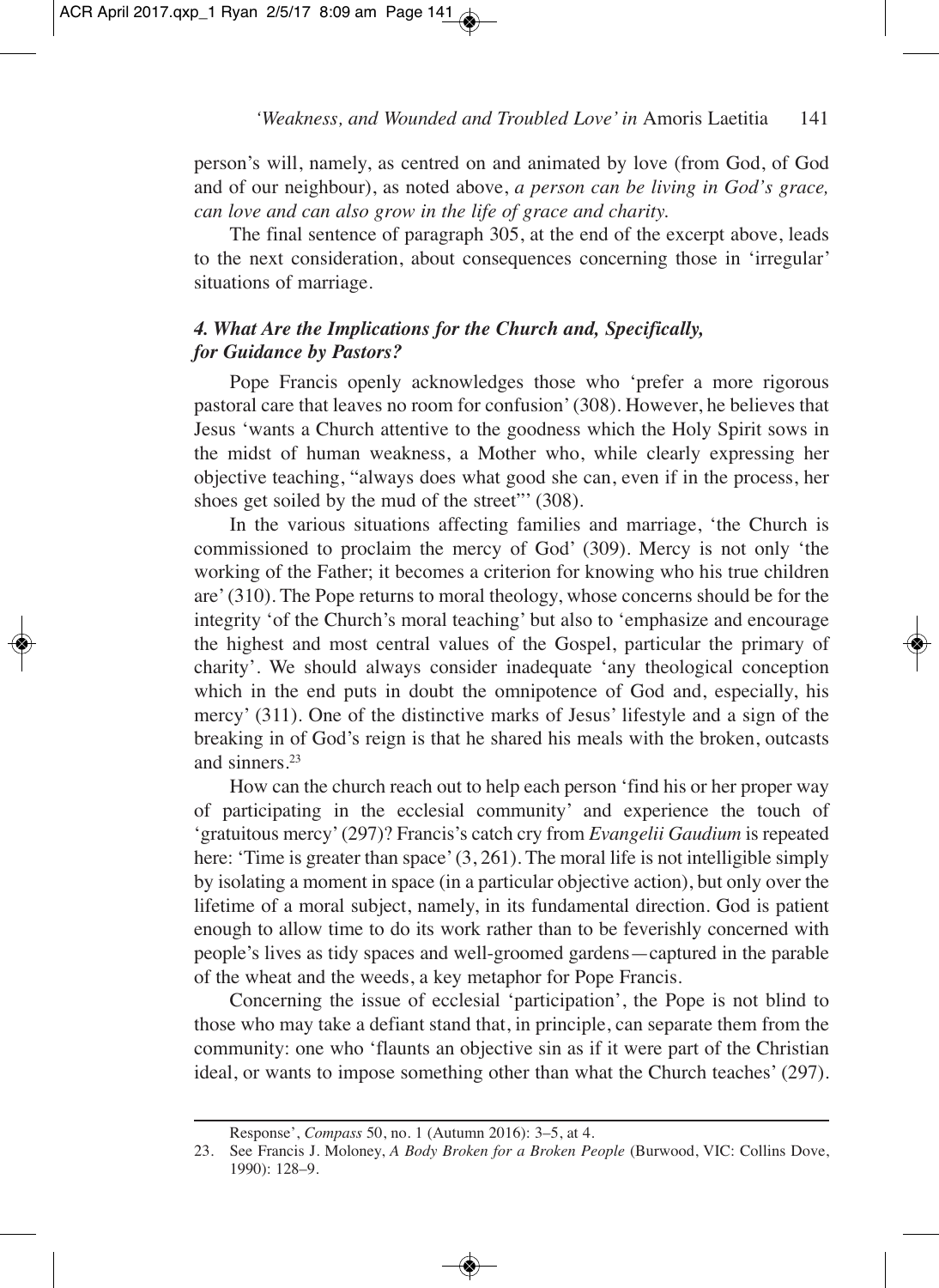Yet, even for that person, with the help of a pastor, some way can be found to 'taking part' in the church's life. 'No one can be condemned forever' (297).

In all this, the Pope's main thrust is captured in paragraph 300. Given the 'immense variety of concrete situations', a new set of rules applicable in all cases is neither possible (nor perhaps advisable). What matters is to help individuals and couples to take responsibility for their lives before God. This is the servant church whose role is to guard and facilitate the progressive formation of an adult conscience, as noted earlier.

Priests and pastoral guides are duty-bound to 'accompany the divorced (and remarried) in helping them to understand their situation according to the teaching of the Church and the guidelines of the bishop'. Their role is to help people reflect on their situation: on the crisis in the prior marriage; on how they treated the children; on any attempts at reconciliation; on the 'abandoned' party; on the consequences of the new relationship on the rest of the family and the community of the faithful. This can move to a great trust in God's mercy and in repentance for harm done. 24

The next consideration concerns accompaniment with the priest in the discernment process situated in the 'internal forum' to form a correct judgment on what 'hinders the possibility of a fuller participation in the life of the Church and on what steps can foster it and make it grow'. This calls for the disposition of 'humility, discretion and love for the Church and her teacher, in a sincere search to do God's will and a desire to make a more perfect response to it'(300). Such attitudes are essential to avoid 'grave misunderstandings' that the priest can quickly grant exceptions (or permission). A sympathetic and understanding pastor ('tenderness'is used more than once) can help people make a 'responsible and tactful' discernment that is sensitive to the common good. This seems to be allied with the internal forum context of this passage.

Earlier, the Pope notes that responsible pastoral discernment recognises that, 'since "the degree of responsibility is not equal in all cases", the consequences or effects of a rule need not necessarily be the same' (300). <sup>25</sup> The important footnote for this sentence says:

This is also the case with regard to sacramental discipline, since discernment can recognize that in a particular situation no grave fault exists. In such cases, what is found in another document applies: cf. *Evangelii Gaudium …* 44 and 47. 26

◈

<sup>24</sup>*.* This approaches the rituals of the Eastern Orthodox tradition on *oikonomia* or God's loving husbandry or stewardship of the covenant he has established with his people that sometimes requires an act of mercy that dispenses from the strict laws he himself established (e.g., concerning marriage). This will involve various steps and ecclesial rituals for the divorced.

<sup>25.</sup> Similar comments are made in para. 320, citing the *Declaration concerning Admission to Holy Communion of Faithful Who Are Divorced or Remarried* (noted earlier, in note 9).

<sup>26.</sup> Para. 44 concerns factors affecting imputability and how pastoral and spiritual companions 'need to accompany with mercy and patience the eventual stages of personal growth as these progressively occur'.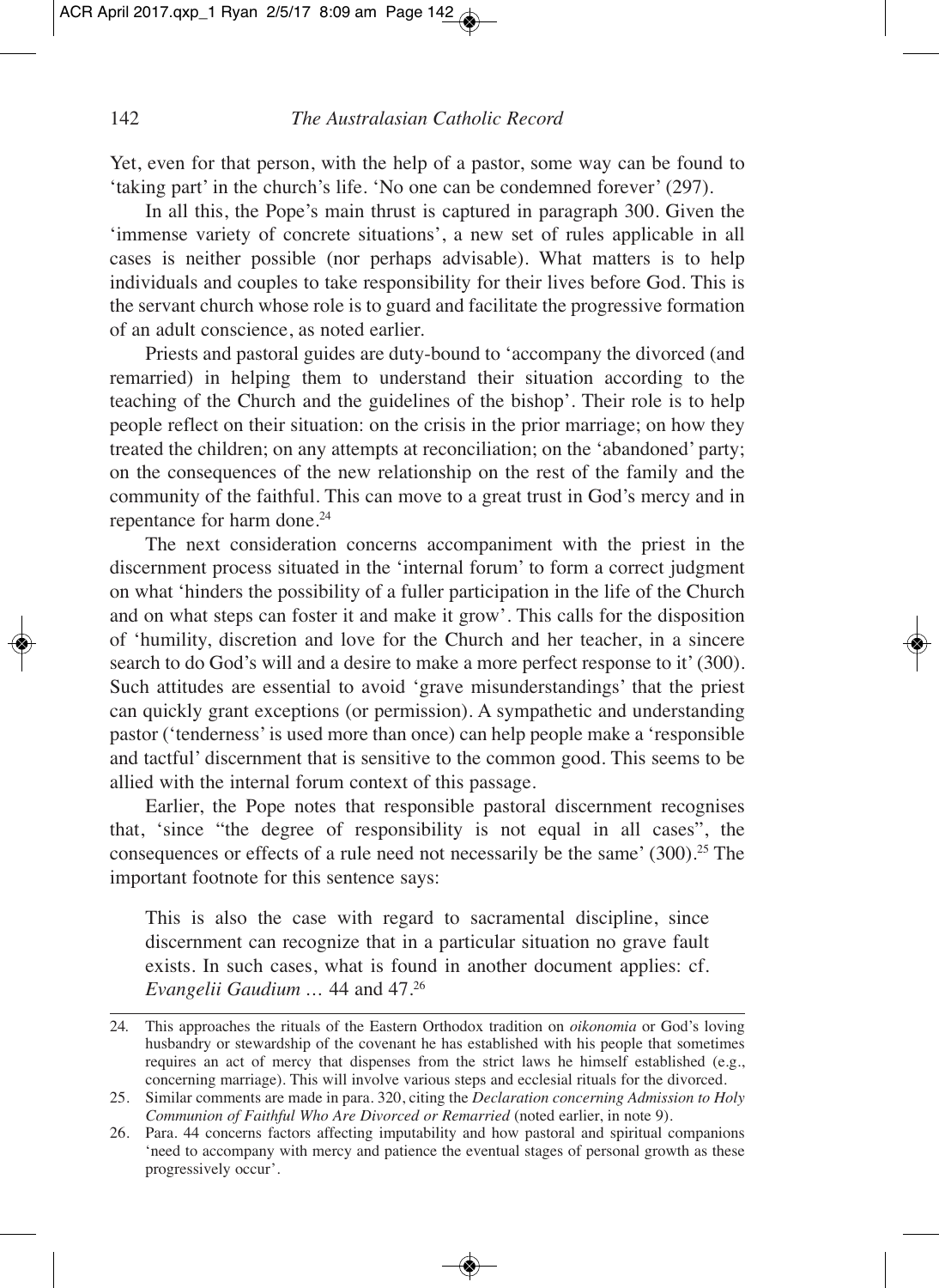While, in chapter 8, there is no explicit mention of reception of 'Holy Communion', it is implied in the wording of this footnote. Clearly, the Pope is not giving a blanket permission for those divorced and remarried extra-ecclesia to receive Holy Communion. Such a step can only be the result of a personal discernment before God, made within the internal forum, within an ecclesial setting (with one's pastor or spiritual guide) and put into practice with humility and discretion. What the Pope implies in this footnote is fully consistent with his whole argument about the levels or absence of culpability, even in objectively grave situations.

Three observations are pertinent here. First, about differing levels of responsibility concerning a 'rule', namely, the church teaching on indissolubility of marriage; there is an analogous and parallel case with the teaching of *Humanae Vitae*. This document prompted pastoral responses from various official sources: that people could be without subjective fault in being unable to live up to church teaching. They should not 'cut themselves off from the Church' and can be admitted to the sacraments. 27

Second, Pope Francis alludes in footnote 329 to *Familiaris Consortio* 84 and John Paul II's focus on the objective situation of those who are divorced and remarried and its implications for the sexual aspect of the relationship. Francis (unobtrusively) balances this with consideration of the subjective situation and the dispositions of the parties involved. The second union can be marked by an ongoing commitment, whether between the parties and to any children, together with the various signs of God's grace noted earlier. It could well be that, conscientiously, humbly and prayerfully, the call of the church to live as brother and sister, if exercised, may cause harm to the relationship and 'endanger' the good of the children (footnote 329)—a matter of action that could lead to 'further sin' (301). In other words, we have 'what for now is the most generous response which can be given to God' (303). 28

Third, important here is the ecclesial context of what Pope Francis is saying and, in particular, that both the law and the ability to respond to it are 'gifts'. We all need God's mercy and assistance; no less so for people, who, while 'living in God's grace', do so in an 'irregular' situation, albeit with blame lessened or removed. Growth in love (of God and others) needs the church's help (305). In this context, the Pope, in a footnote, points to *both* the sacraments of reconciliation and the Eucharist, the first as an 'encounter with God's mercy', the second as a 'powerful medicine and nourishment for the weak'rather than as

<sup>27.</sup> For instance, Congregation for the Clergy, *Statement of Theological and Pastoral Principles* (1971), and the pastoral letter of the Australian bishops (1974) and the pastoral letters of other bishops' conferences.

<sup>28.</sup> In *Summa Theologiae* III, q.79, a.3, Aquinas offers an enlightening discussion of consciousness of mortal sin when he addresses the question 'whether the forgiveness of mortal sin is an effect of the sacrament of the Eucharist'.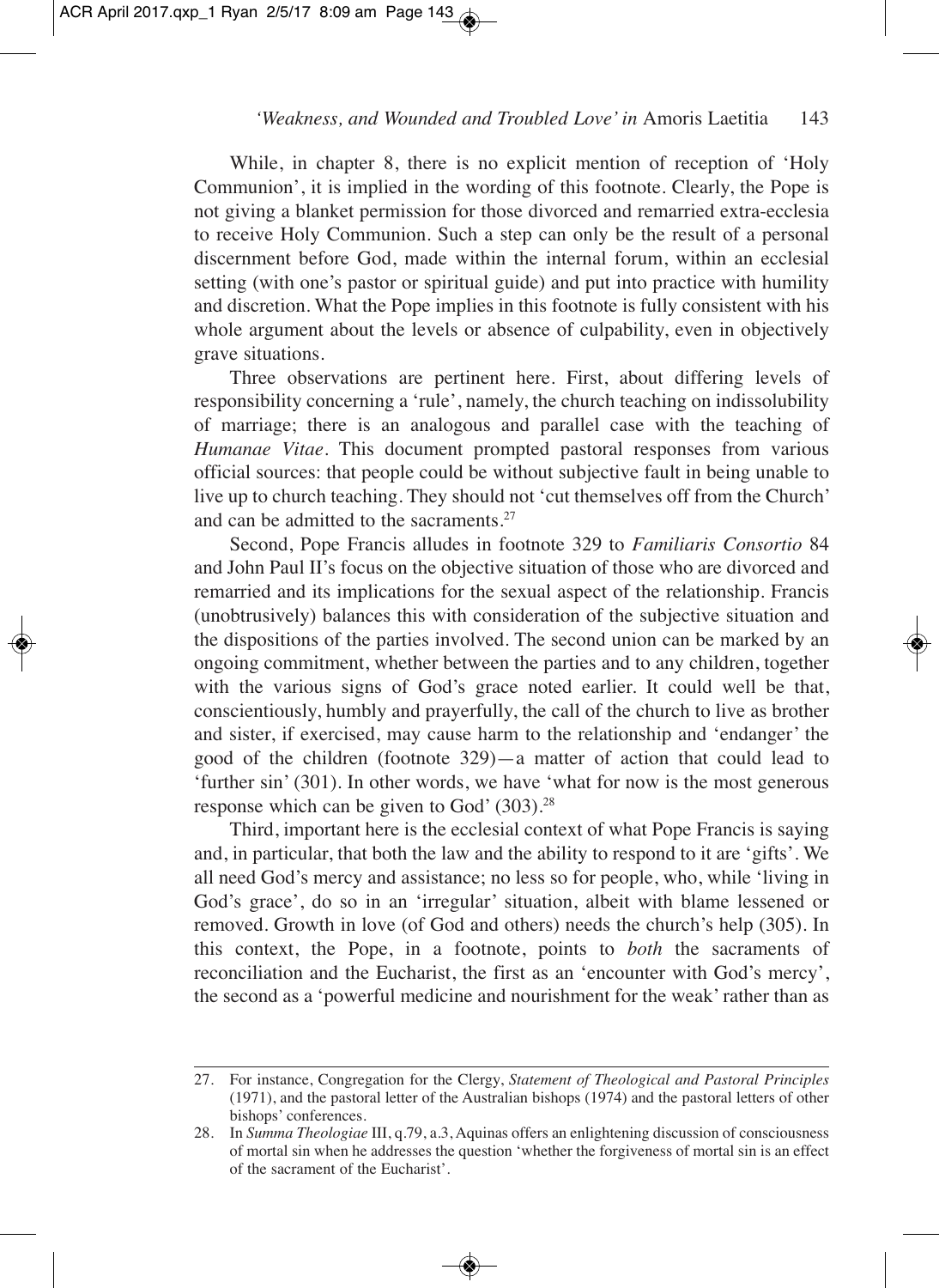a 'prize for the perfect'. <sup>29</sup> The church's liturgy bears witness to the healing power of reception of the Eucharist. <sup>30</sup>

Rightly, the Pope implies it is not just a matter of being 'admitted' to Holy Communion. The Pope's concern is that people in 'irregular' situations do not try to deal with this on their own. These are serious issues—involving God and personal salvation. We all need help and reassurance ('accompanying') that God is actively present in our lives and, importantly, help and reassurance in recognising our self-deceptions, resistances, sin and 'weakness'. This is particularly the case for those amongst us whose situation is 'ambivalent', for want of a better word.

'Accompanying' and 'discerning', then, are necessary but not sufficient. Ultimately, 'integrating weakness'is primarily God's work. In this, Pope Francis shifts the ground for addressing the issue of receiving Holy Communion. God's mercy and love are most powerfully at work through *two* sacraments, namely, reconciliation and the Eucharist. It is God, in Christ, 'reconciling the world to himself' (2 Cor 5:19).

Chapter 8 underlines the need for practical guidelines and for formation of pastors and spiritual guides if the discernment process is to achieve its purpose. Importantly, what is at stake is helping people to be adults in their faith and in their relationship with God. Getting permission from (rather than discerning 'with') 'the priest' not only distorts the purpose of discernment. It ultimately keeps people in a state of dependency and deprives them of their right to respond to God with deepening insight and love as mature adults. This is related to a wider question, namely, the dignity and rights of the baptised faithful. It may be argued that, in the ecclesiology of Vatican II:

the ultimate *bearer of the saving truth to which the Church must give witness in every age* is not merely the college of bishops, but the *whole community of believers.* 31

<sup>29.</sup> *Evangelii Gaudium* 44, 47. Henceforth EG.

<sup>30.</sup> See postcommunion prayers for Thursday of the fourth week of Lent, 'grant your servants freedom from all blame', and for the first Wednesday of Advent, that 'this divine sustenance my cleanse us of our faults'. In this context, care must also be taken about 'examining oneself' before reception of Holy Communion. This phrase found in 1 Cor 11:27-28 is, at times, interpreted as referring to morality in general and our understanding of 'sinners' as being excluded. This does not do justice to its original context, where the self-examination about 'unworthy behaviour' and participation in the Eucharist is concerned with divisive activity and the unity of the community. See Moloney, *A Body Broken*, 112.

<sup>31.</sup> John Thornhill, 'Biblical Scholarship Today Makes It Clear that St Thomas Aquinas Could Not Have All the Answers', *Australasian Catholic Record* 93, no. 1 (January 2016): 90–6, at 95 (italics in the original). Thornhill, in supporting this position, quotes the reiterated teaching of Pope John Paul II on the mutuality between the role of the ordained and that of the baptised. The same point has the agreement of Yves Congar, Joseph Ratzinger and J. M. Tillard. See John Thornhill, ''The Role of the Ordained Minister within the Christian Community', *Australasian Catholic Record* 67, no. 2 (April 1990): 187–206.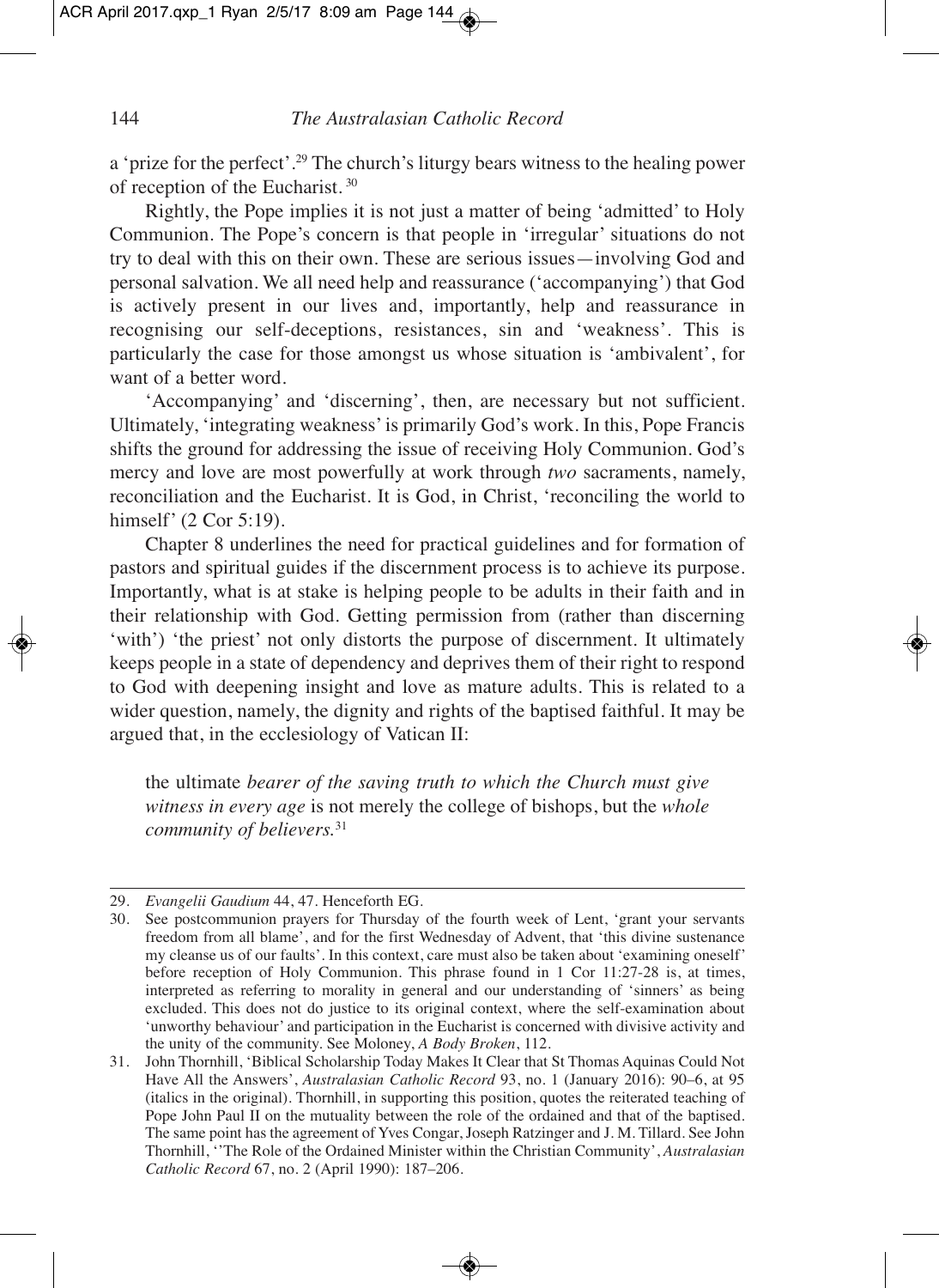#### *5. The Level of Authority in This Teaching*

Finally, the allocution reflects the Pope's role as teacher and pastor. At the least, it is an expression of authentic magisterium. In some areas, it is both authoritative and definitive (e.g., sacramentality of marriage, the Christ-event and the scope of divine mercy). Other issues, such as those addressed in chapter 8, are authoritative but not definitive. They are, as the Pope says, open to further dialogue, hence, not settled by the magisterium. Could this chapter, in particular, be viewed as a 'new' 'form' of teaching?

First, 'form' can indicate the document's encouraging tone and persuasive purpose, which is not necessarily 'new' in this type of church statement.

Second, 'new' form, alternatively, could rightly apply to the dialogical nature of its composition and ongoing development together with the recognition of the role of cultural differences and local needs in arriving at 'solutions'. 32

Third, 'new' could also apply to the positive view, at the level of church teaching, of God's grace (and its fruits) present in the lives of those in 'irregular' situations. As noted earlier, it retrieves a view in the moral tradition that is now integrated within church teaching. It also reflects a greater awareness of how one finds moral truth not only in 'specific and (possibly) long held propositional utterances' but also in the pursuit of 'moral truth in the person of Christ as to be realised in the very lives of human beings'. <sup>33</sup> Further, it points to an advance in the magisterial understanding of conscience. Not only does 'conscience acknowledge moral truth in the past, but it discerns and articulates its course for the future'. <sup>34</sup> Importantly, in such doctrinal development, earlier teachings need to be read 'in the light of the new development'. 35

Fourth, and most importantly, 'new' form can justifiably connote the manner in which the teaching is presented. The model of moral discernment (and its rationale) that Pope Francis presents as a *teacher*, he actually models (and, hence, ratifies) as a *pastor*. In that sense, it is an exercise in the pastoral magisterium but in dialogical mode. The Pope draws on various sources synods (involving the experience of the lay faithful), Roman congregations, local episcopal conferences, moral theologians and, importantly, the Ignatian process of discernment. Consolidating these resources, he offers a process of moral discernment as part of the church's teaching. In other words, the

<sup>32.</sup> The variation in prudential judgments implied in this 'recognition' is analogous to the Roman ecclesial practice, until the mid-twentieth century, of responding to questions about moral teaching by directing petitioners to the judgment of 'approved' authors (manualists). Moral truth, disseminated in a 'variety of places' was found in such judgments. See Peter Black and James Keenan, 'The Evolving Self-Understanding of the Moral Theologian: 1900–2000', *Studia Moralia* 39 (2001): 291–327, at 293.

<sup>33.</sup> Black and Keenan, 'Evolving Self-Understanding', 307.

<sup>34.</sup> Keenan, 'Receiving *Amoris Laetitia*', 195.

<sup>35.</sup> See Christoph Schönborn, interview by Antonio Spadaro, *America*, 9 August 2016, 1–14, at 2.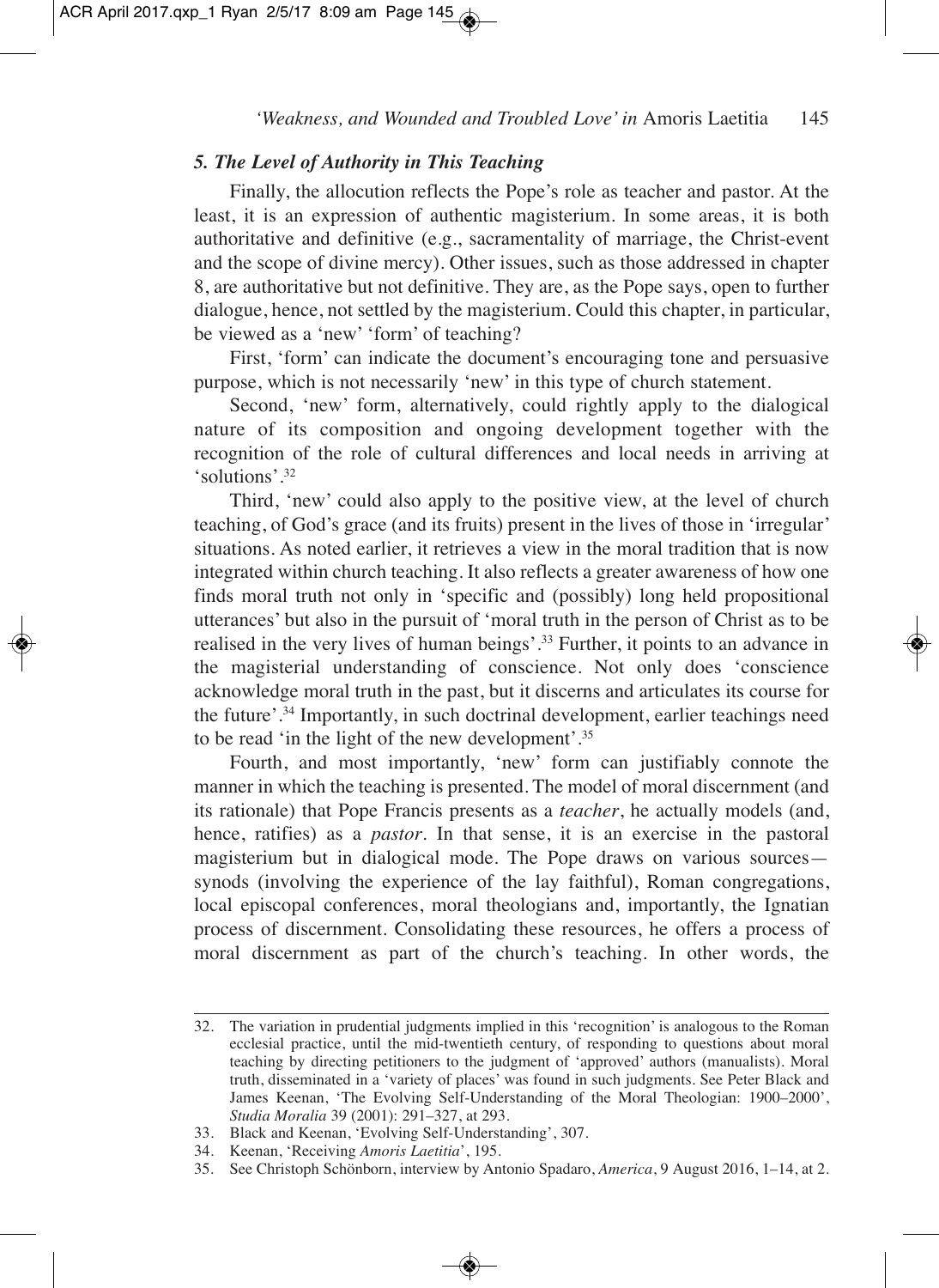allocution (including chapter 8) reflects the workings of the *sensus fidelium*, properly understood.

As teacher and pastor, the Pope offers a reliable instrument and expression of the church's mandate to teach and witness to what is true and good. This is exercised in the light of faith in divine mercy embodied in the Christ-event and its ongoing presence in history. As has been remarked, mercy 'incarnates the truth of life' but also, in Jesus Christ, the truth of God. Chapter 8, in particular, encapsulates the deepening awareness of the depth and scope of the divine mercy that throws further light on the levels of response and of human weakness and limitation and on their pastoral implications. As Cardinal Christoph Schönborn has observed of Francis:

The positive pastoral style is also a way of expounding doctrine in a gentle manner, linking it to the profound motivations of men and women. The totality of doctrine is expressed, but in a fresh and new way that a large public can read. 36

From that perspective, it could arguably be viewed as an instance of development of doctrine—a matter of ongoing theological discussion and of reception within the church community. 37

#### *Conclusion*

Chapter 8 of *Amoris Laetitia* has rightly aroused debate. Divine mercy should shock us. 'Isn't it dangerous to open ourselves up to that incredible world of God's mercy, which doesn't fit our calculations?' asks Pagola. <sup>38</sup> Pope Francis has presented a process of discernment with justifying theological arguments. From an anthropological foundation (the human person as relational and responsive), he uses traditional moral categories and the theology of grace (in its 'fruits') to evaluate 'irregular' situations concerning marriage. Importantly, it is not about compromising teachings. It is rather seeing that they are 'actually greater than we have imagined'. <sup>39</sup> Further, the moral life is developmental (gradual); hence, time is integral to the process. One implication is the need to reconsider some moral questions (beyond our scope here). 40

<sup>36.</sup> Ibid., 4.

<sup>37.</sup> Ibid., 4. The cardinal notes that, from that there has been a growing evolution in awareness of factors affecting family life and of the issue of objective 'sin' that 'implicitly entails a homogeneous evolution in the understanding and expression of the doctrine'. Ibid., 10. This reflects how Pope Francis 'perceives doctrine as the "today" of the word of God, the Word incarnate in history, and he communicates it while listening to the questions that arise en route'. Ibid., 3.

<sup>38.</sup> José A. Pagola, *Jesus: An Historical Approximation* (Miami, FL: Convivium, 2014), 140.

<sup>39.</sup> *Keenan, 'Receiving Amoris Laetitia'*, 202, citing AL, 311.<br>40. For instance, the use of 'sin' or 'mortal sin' indiscriminately, particular when there are mitigating factors that lessen or remove culpability. One such instance is the US bishops' letter